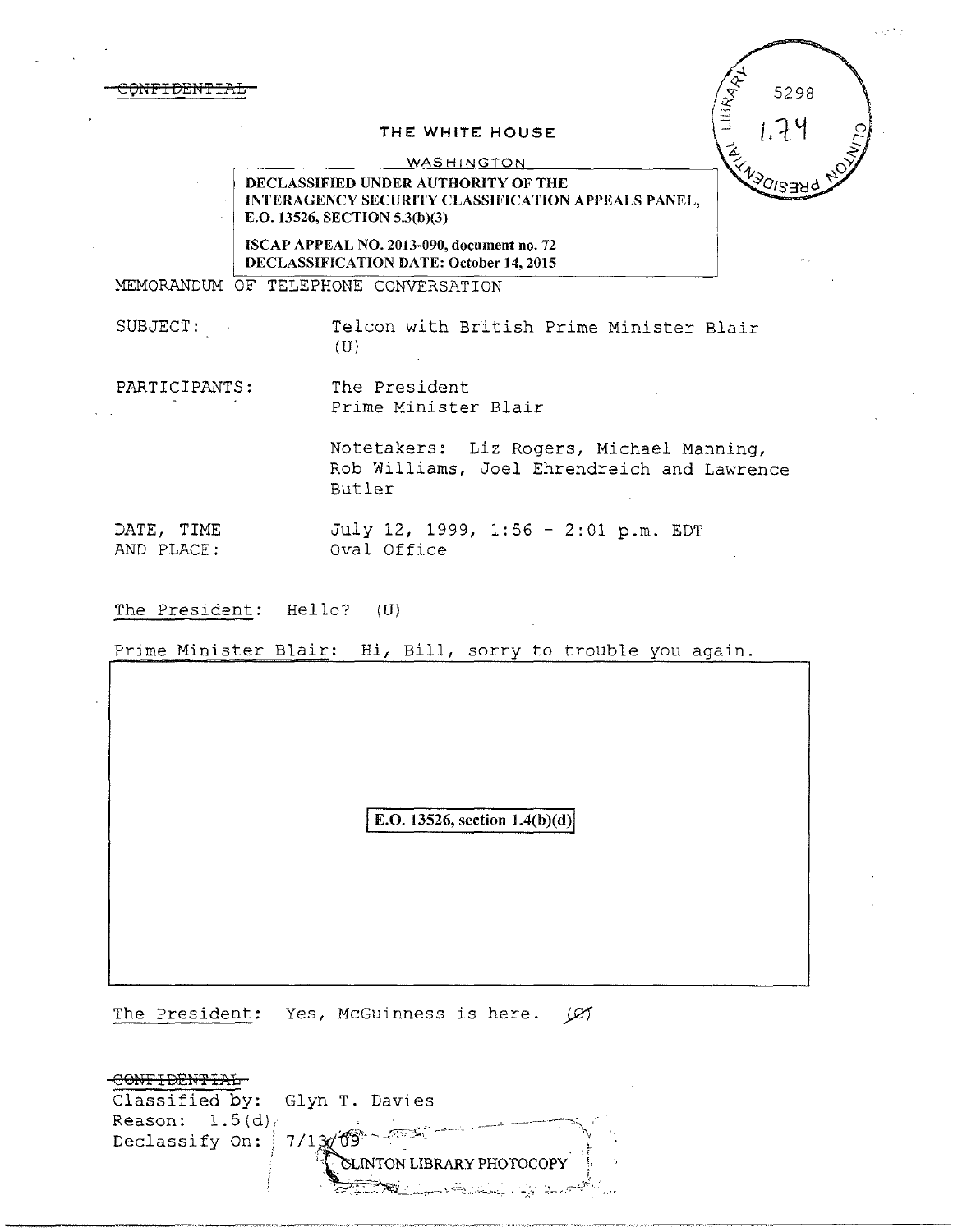| 2.<br><del>ONE DENTE</del>                                                                                                                                                                                                       |
|----------------------------------------------------------------------------------------------------------------------------------------------------------------------------------------------------------------------------------|
| E.O. 13526, section $1.4(b)(d)$                                                                                                                                                                                                  |
| Prime Minister Blair:                                                                                                                                                                                                            |
|                                                                                                                                                                                                                                  |
|                                                                                                                                                                                                                                  |
|                                                                                                                                                                                                                                  |
| The President: Won't the IRA say this is just changing the<br>sequencing again. Basically they have a matter of mistrust.<br>They still think they're going to get jacked around on the<br>executive on this, don't they? $\chi$ |
| Prime Minister Blair:                                                                                                                                                                                                            |
|                                                                                                                                                                                                                                  |
|                                                                                                                                                                                                                                  |
|                                                                                                                                                                                                                                  |
|                                                                                                                                                                                                                                  |
| The President: Let me ask you this. What about the legislation<br>itself? I hear the SDLP has problems with it. (CY                                                                                                              |
|                                                                                                                                                                                                                                  |
| Prime Minister Blair:                                                                                                                                                                                                            |
| The President: But do you think the legislation problems would<br>go away if you had any statement from the IRA? $\varnothing$                                                                                                   |
| Prime Minister Blair: I think so.                                                                                                                                                                                                |
|                                                                                                                                                                                                                                  |
|                                                                                                                                                                                                                                  |
|                                                                                                                                                                                                                                  |
|                                                                                                                                                                                                                                  |
| The President: Could you change the legislation to overcome<br>directives if you get the IRA statement? (et                                                                                                                      |
| Prime Minister Blair:                                                                                                                                                                                                            |
|                                                                                                                                                                                                                                  |
| The President: Let me call you back. When are you going to<br>It must be getting pretty late there now.<br>bed?<br>(U)                                                                                                           |
| Prime Minister Blair: It's only 7 o'clock now.<br>(U)                                                                                                                                                                            |
| E.O. 13526, section 1.4(b)(d)                                                                                                                                                                                                    |
|                                                                                                                                                                                                                                  |
|                                                                                                                                                                                                                                  |
| <b>ELINTON LIBRARY PHOTOCOPY</b>                                                                                                                                                                                                 |
|                                                                                                                                                                                                                                  |
|                                                                                                                                                                                                                                  |

 $\bar{z}$ 

 $\bar{\beta}$ 

 $\hat{\mathcal{A}}$ 

 $\bar{\beta}$ 

 $\ddot{\phantom{a}}$ 

 $\bar{\omega}$ 

 $\bar{\mathcal{A}}$